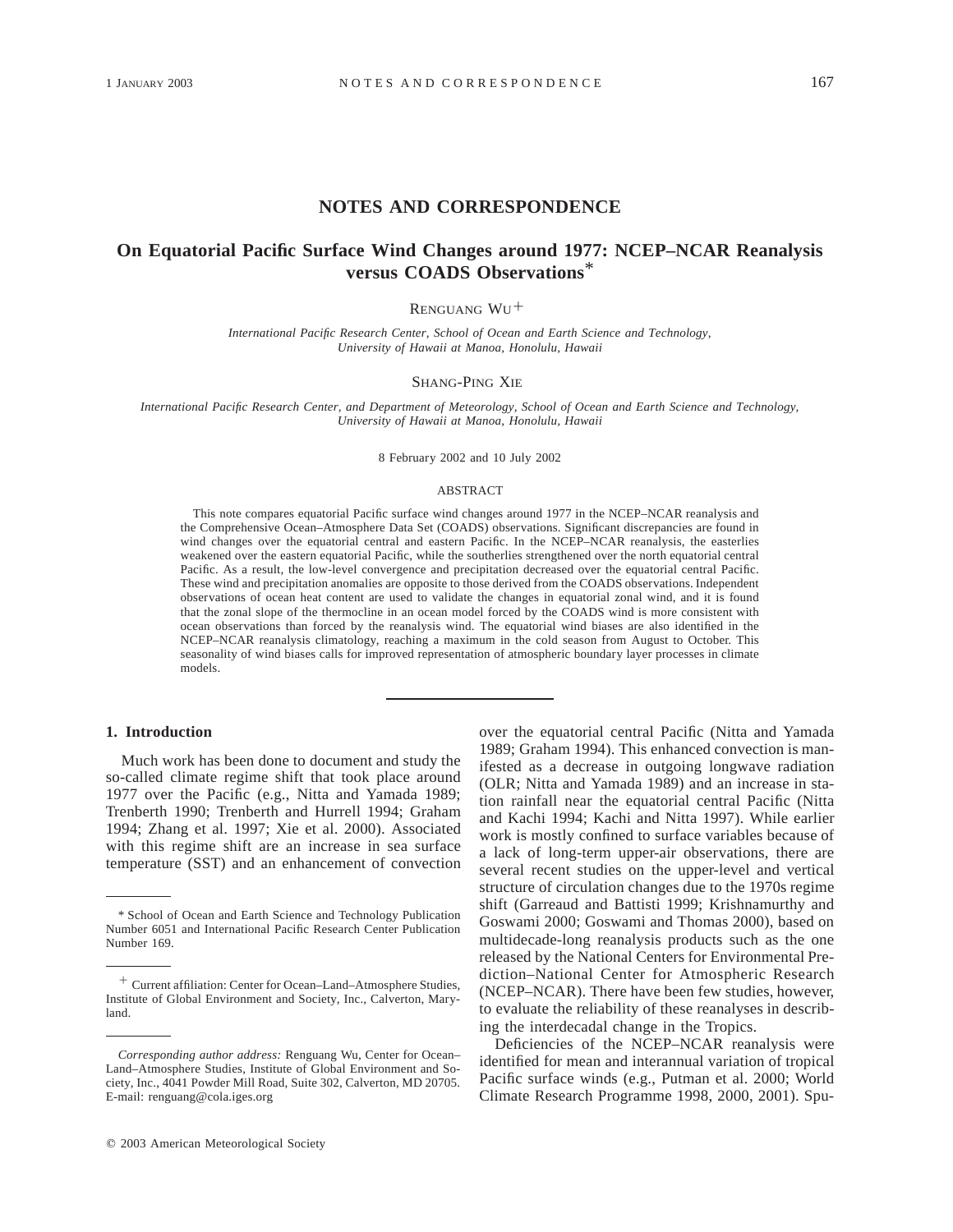rious ''climate'' shifts were also found due to changes in the observing system, which imposes limitations of the reanalysis for climate studies (Trenberth et al. 2001; Kistler et al. 2001; World Climate Research Programme 2000). The main purpose of this note is to assess the capability of the NCEP–NCAR reanalysis of describing the climate regime shift around 1977 over the tropical Pacific by comparing surface wind changes between the NCEP–NCAR reanalysis and shipboard measurements based on the Comprehensive Ocean–Atmosphere Data Set (COADS). We focus on surface winds because of their important roles in driving ocean currents and thermocline changes, their strong coupling with SST variations, and their close link with atmospheric convection. The rest of the paper is organized as follows. Section 2 briefly describes data and methods. Section 3 compares interdecadal changes in the reanalysis and COADS. Section 4 uses independent observations to validate interdecadal wind changes based on the reanalysis and COADS. Section 5 is a summary.

## **2. Data and methods**

The NCEP–NCAR reanalysis is based on a frozen state-of-the-art global data assimilation system (Kalnay et al. 1996), incorporating COADS surface marine data and other measurements. The variables used in this study include monthly mean surface wind velocity at 10 m, sea level pressure (SLP), SST, precipitation, and 500-hPa vertical *p* velocity, for the period from 1950 to 1997. Surface wind, SST, and precipitation are on a T62 grid with a latitude–longitude resolution of about  $1.9^\circ \times 1.9^\circ$ . SLP and 500-hPa vertical *p* velocity are on  $2.5^{\circ} \times 2.5^{\circ}$  grids.

We use the COADS (Woodruff et al. 1987) monthly mean surface winds, SLP, and SST to compare with the NCEP–NCAR reanalysis. The COADS data extend to 1997 on  $2^{\circ} \times 2^{\circ}$  grids. The COADS winds may include false trends toward higher wind speed introduced by gradual changes in the methods of wind measurement (Posmentier et al. 1989; Cardone et al. 1990; Ward 1992; Ward and Hoskins 1996; Clarke and Lebedev 1996, 1997). Ward (1992) suggested that, during the 40-yr period 1949–88, there is a global-mean increase in reported wind speed of about 16% that cannot be explained by trends in geostrophic winds derived from SLP. This wind speed bias varies from region to region. In the present analysis, the COADS winds are corrected using a uniform percent rate of 20%  $(40 \text{ yr})^{-1}$ , a rate that is close to that derived by Ward (1992) in the central and eastern tropical Pacific.

In this study, difference fields between the two 16 yr periods of 1962–77 and 1978–93 are computed to describe the climate regime shift around 1977 in the Tropics. For COADS variables, the calculation for epochal means is restricted to those grid points where there are at least 48-month observations for the total of 192 months. Because the observations do not show obvious



FIG. 1. (a) Difference of annual-mean SST and (b) rain rate from the NCEP–NCAR reanalysis between the periods of 1978–93 and 1962–77. The contour intervals are  $0.2^{\circ}$ C in (a) and 0.4 mm day<sup>-1</sup> in (b).

biases toward any specific calendar months or events (e.g., El Niño or La Niña), the obtained epochal means are considered to be representative of the 16-yr means. To avoid the possible effects of sampling, the NCEP– NCAR reanalysis has been resampled as follows before the calculation of epochal means. First, the reanalysis variables are interpolated to the same grid as the COADS using cubic spline. Then, at those grid points where there is no observation in the COADS, the corresponding reanalysis variable is reset as missing. This procedure is applied to monthly mean surface wind velocity, SLP, and SST. The resampled epochal difference fields are similar to those without resampling (not shown).

## **3. Comparison**

#### *a. SST and convection*

SST shows an apparent increase after 1977 in the equatorial central Pacific and northeastern (southeastern) tropical Pacific off North (South) America (Fig. 1a), consistent with previous studies (e.g., Nitta and Yamada 1989; Graham 1994; Wang 1995; Zhang et al. 1997). The SST increase in the equatorial central Pacific is associated with enhanced convection near the date line as indicated by the decrease of OLR (Nitta and Yamada 1989). Analysis of radiosonde data showed evidence of a shift to higher values of the specific humidity in 1976/77 from the surface to 500 hPa in the equatorial belt (Gaffen et al. 1991). Rainfall at stations near the equatorial central Pacific displays an increase in the late 1970s (Nitta and Kachi 1994; Kachi and Nitta 1997). Analysis of tropical Pacific rain gauge measurements showed a trend toward increased precipitation near the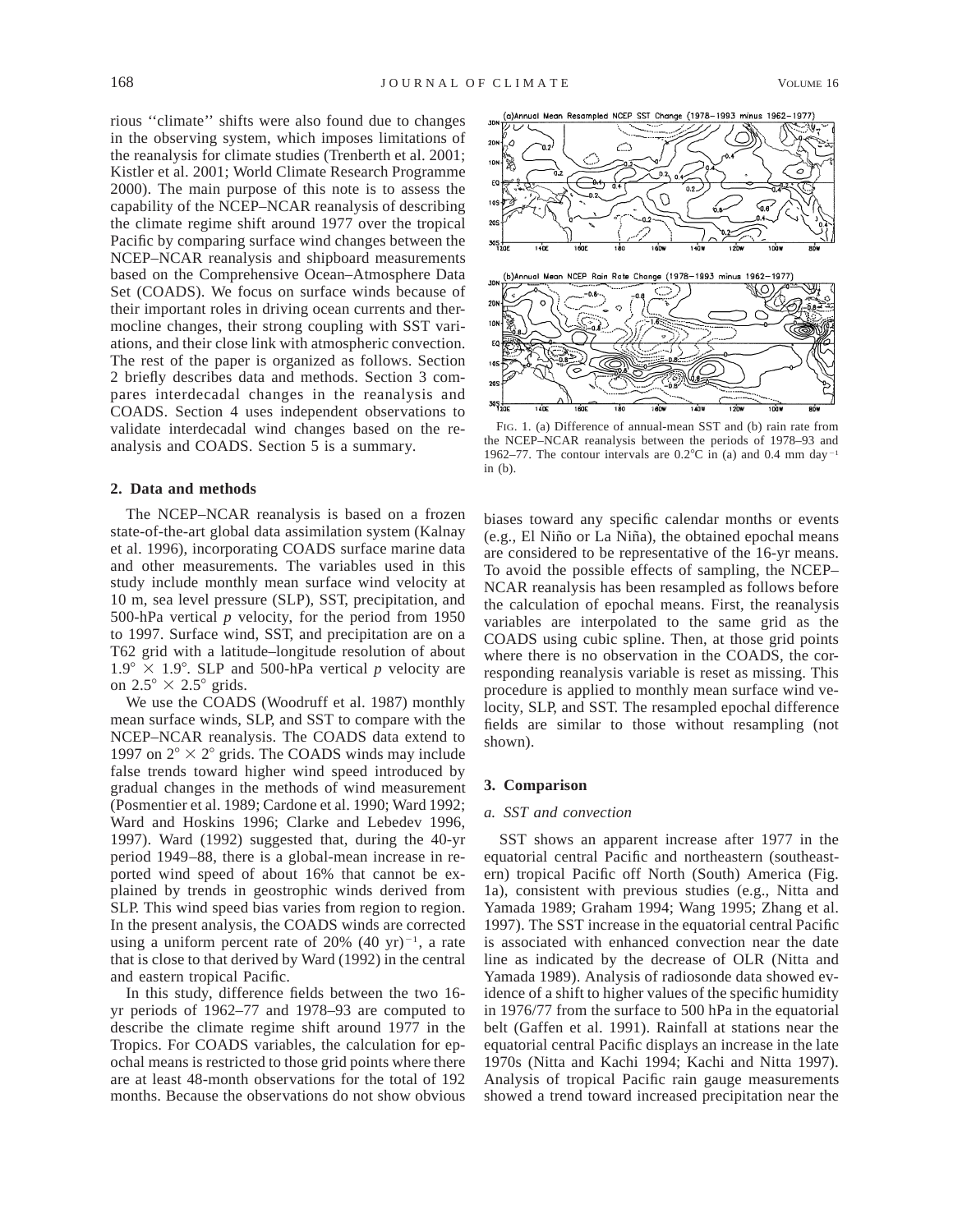

FIG. 2. Difference of annual-mean surface wind velocity and SLP (contours) from (a) COADS and (b) NCEP–NCAR reanalysis between the periods of 1978–93 and 1962–77. The scale for wind vectors is shown on the bottom of both (a) and (b). The contour intervals for SLP are 0.2 hPa.

equator and the date line during the period 1971–90 (Morrissey and Graham 1996). Graham (1994) consolidated various observations to support the notion of enhanced convection, including ocean island precipitation, high reflective clouds, and surface moisture convergence. All of these studies suggest that the convection enhancement over the equatorial central Pacific is not artificial.

In the NCEP–NCAR reanalysis, by contrast, the rain rate is reduced from 1962–77 to 1978–93 over the equatorial central Pacific (Fig. 1b), in association with a reduction of upward motion at 500 hPa (not shown).



FIG. 3. Same as Fig. 2 except for surface wind divergence. The contour intervals are  $0.3 \times 10^{-6}$  s<sup>-1</sup> with the zero contour omitted.

Thus, this equatorial central Pacific convection change in the NCEP–NCAR reanalysis is inconsistent with previous observations. It also appears to be in conflict with the SST increase in the equatorial central Pacific.

## *b. Wind and SLP*

As a consistency check, we compare annual-mean surface wind and SLP changes in the corrected COADS and the NCEP–NCAR reanalysis (Fig. 2), in relation to convection changes. Over the southwestern equatorial Pacific  $(12^{\circ}S, 180^{\circ})$  and northeastern tropical Pacific  $(30^{\circ}N, 140^{\circ}W)$ , both the COADS and NCEP–NCAR reanalysis show cyclonic wind changes that are consistent with SLP change patterns. Marked discrepancies, however, are seen over the equatorial central and eastern Pacific. Over the eastern equatorial Pacific, the easterly wind increases in COADS (Fig. 2a) but decreases in the NCEP–NCAR reanalysis (Fig. 2b). Over the north equatorial central Pacific, the differential winds are northerly in COADS but southwesterly in the reanalysis.

In both COADS and reanalysis, SLP increases over the western equatorial Pacific. East of the date line, however, the SLP changes are very different between the two datasets. In COADS, the SLP decreases over the equatorial central Pacific with the largest decrease south of the equator (Fig. 2a). There are weak increases of SLP north of the eastern equatorial Pacific around 120°W. The differential pressure gradient induces anomalous westerlies (easterlies) over the equatorial central (eastern) Pacific. In the NCEP–NCAR reanalysis, SLP increases over the whole equatorial Pacific from the west to east and decreases over the subtropics in the east (Fig. 2b). This differential pressure pattern drives poleward winds over the equatorial central Pacific and westerlies over the eastern equatorial Pacific. This results in large discrepancies in eastern equatorial Pacific zonal wind changes between the reanalysis and COADS. We will discuss these zonal wind discrepancies in section 4a in more detail.

The above discrepancies in wind changes over the equatorial central and eastern Pacific lead to very different low-level convergence changes. In COADS, anomalous westerlies west of  $130^{\circ}$ W and anomalous easterlies to the east (Fig. 2a) lead to an enhanced convergence over the equatorial central Pacific (Fig. 3a), which is consistent with precipitation changes based on station observations (Gaffen et al. 1991; Nitta and Kachi 1994; Morrissey and Graham 1996; Kachi and Nitta 1997). In the NCEP–NCAR reanalysis, by contrast, the poleward anomalous winds (Fig. 2b) cause a divergence over the equatorial central Pacific (Fig. 3b) that reduces the precipitation (Fig. 1b). The decrease of convergence is also partly due to the eastward increase of anomalous westerlies up to  $135^{\circ}$ W (Fig. 2b).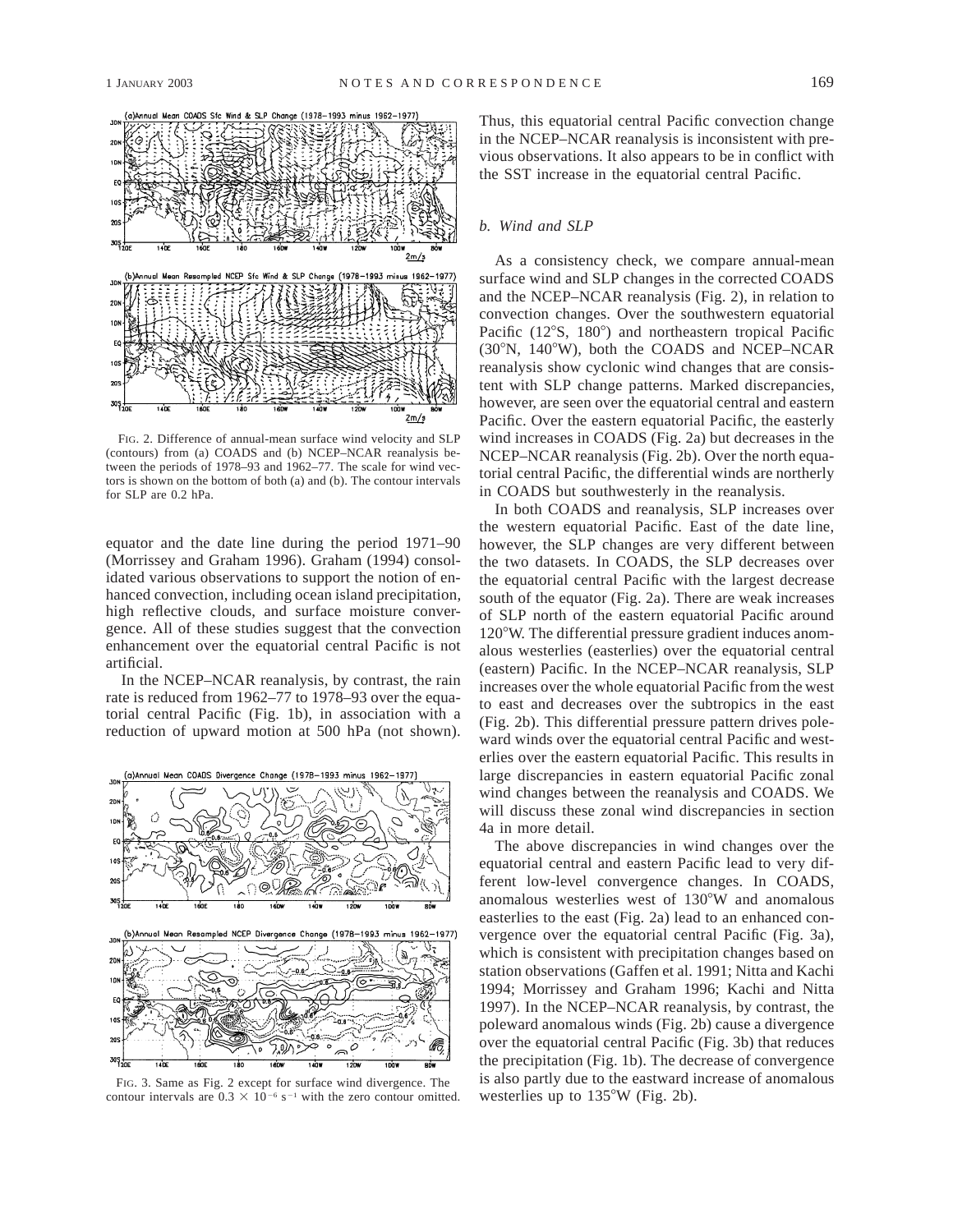## **4. Validation with independent observations**

The wind divergence, reduced rainfall, and increased SLP over the equatorial central Pacific are mutually consistent within the NCEP–NCAR reanalysis. The same is true for COADS, except with the changes reversing signs. COADS consists of real measurements but may suffer from sampling problems. On the other hand, the NCEP–NCAR reanalysis is designed to interpolate observations in a self-consistent way but can be biased by the model errors in data-sparse regions. In this section, independent observations are used to verify the wind changes in the reanalysis and COADS. We focus on the zonal wind in the eastern equatorial Pacific  $(5^{\circ}S-5^{\circ}N,$  $150^{\circ}$ –90°W) and the meridional wind in the north equatorial central Pacific ( $0^{\circ}-10^{\circ}N$ ,  $170^{\circ}-130^{\circ}W$ ), which contribute to the discrepancies in divergence field between the two datasets.

#### *a. Equatorial Pacific zonal wind*

Low-frequency variations in the equatorial thermocline depth are governed to a large extent by linear wave dynamics and are very sensitive to changes in equatorial zonal wind stress (e.g., Philander 1990). Based on this consideration, we drive an ocean model with the two wind products and compare the equatorial thermocline depth changes with those of observed heat storage from the Joint Environmental Data Analysis Center (JEDAC) compilation based on ocean subsurface temperature measurements (White 1995).

We use a 2.5-layer ocean model (Wang et al. 1995) that covers the tropical Pacific from  $30^{\circ}$ S to  $30^{\circ}$ N with a horizontal resolution of  $1^{\circ}$  latitude  $\times$   $2^{\circ}$  longitude. In the control run, the model is driven by a wind climatology based on the annual mean of Sadler et al. (1987) and the NCEP–NCAR reanalysis seasonal cycle. We carry out two sensitivity experiments by adding interdecadal changes of annual-mean wind based on COADS and reanalysis, respectively. For each experiment, the model has been integrated for four years starting from initial conditions saved from a previous multiyear run. The annual-mean departure at the last year of the model integration from the control run is taken as the interdecadal oceanic response to wind changes. This quasisteady assumption for interdecadal adjustment is valid since the equatorial Kelvin (Rossby) wave travels across the Pacific in three (nine) months.

Figure 4 shows the zonal wind and thermocline depth anomalies averaged over  $5^{\circ}S - 5^{\circ}N$ . Both the COADS and reanalysis wind experiments reproduce the observed shoaling of the thermocline in the west (Fig. 4b), a result of zonal-mean westerly wind anomalies (Fig. 4a). In the steady response the tilt of the equatorial thermocline is tightly linked to the zonal wind stress  $\tau$ <sub>x</sub> by  $g(\partial h/\partial x)$  =  $\tau_r/\rho H$ , where g' is the reduced gravity,  $\rho$  is the water density, *h* and *H* are the perturbation and mean depth of the thermocline, respectively. Thus, large differences



FIG. 4. (a) Annual-mean surface zonal wind change  $(m s<sup>-1</sup>)$  averaged over 5°S-5°N from COADS (solid) and the NCEP-NCAR reanalysis (dashed). (b) Model annual-mean thermocline depth change (m) averaged over  $5^{\circ}S-5^{\circ}N$  in response to COADS (solid) and NCEP–NCAR reanalysis (dashed) wind change and observed heat storage (HST) change ( $10<sup>8</sup>$  J m<sup>-2</sup>) averaged over  $5<sup>°</sup>S-5<sup>°</sup>N$  from JEDAC (dotted).

in zonal wind east of 130°W—weakly easterly in COADS versus strongly westerly in the reanalysis lead to a large difference in the thermocline tilt there. While the experiment with the reanalysis wind forcing shows a transition from shoaling to deepening of the thermocline around  $115^{\circ}$ W, the positive thermocline perturbation levels off east of  $125^{\circ}$ W in the COADS wind experiment, in agreement with observed heat storage (dotted line in Fig. 4b). Since the ocean heat storage and surface wind observations are independent, this result suggests that westerly wind changes over the eastern equatorial Pacific in the reanalysis are probably spurious.

#### *b. North equatorial Pacific meridional wind*

In section 3b and Fig. 2, large discrepancies of meridional wind changes are found to the immediate south of the intertropical convergence zone (ITCZ). Since wind convergence in this region is tightly coupled with ITCZ convection, here we verify the COADS and reanalysis wind products against the Climate Prediction Center (CPC) Merged Analysis of Precipitation (CMAP), which is derived from gauge observations and estimates from various satellite observations (Xie and Arkin 1997). Since CMAP data are available only after 1978, we start with a comparison of the climatological seasonal cycle based on a 21-yr period from 1979 to 1999.

Figure 5 compares the seasonal evolution of rain rate, surface convergence, and meridional wind averaged over  $170^{\circ}-130^{\circ}$ W. The reanalysis rain rate and surface convergence in the ITCZ region are much weaker than in CMAP and COADS, respectively. This weakness of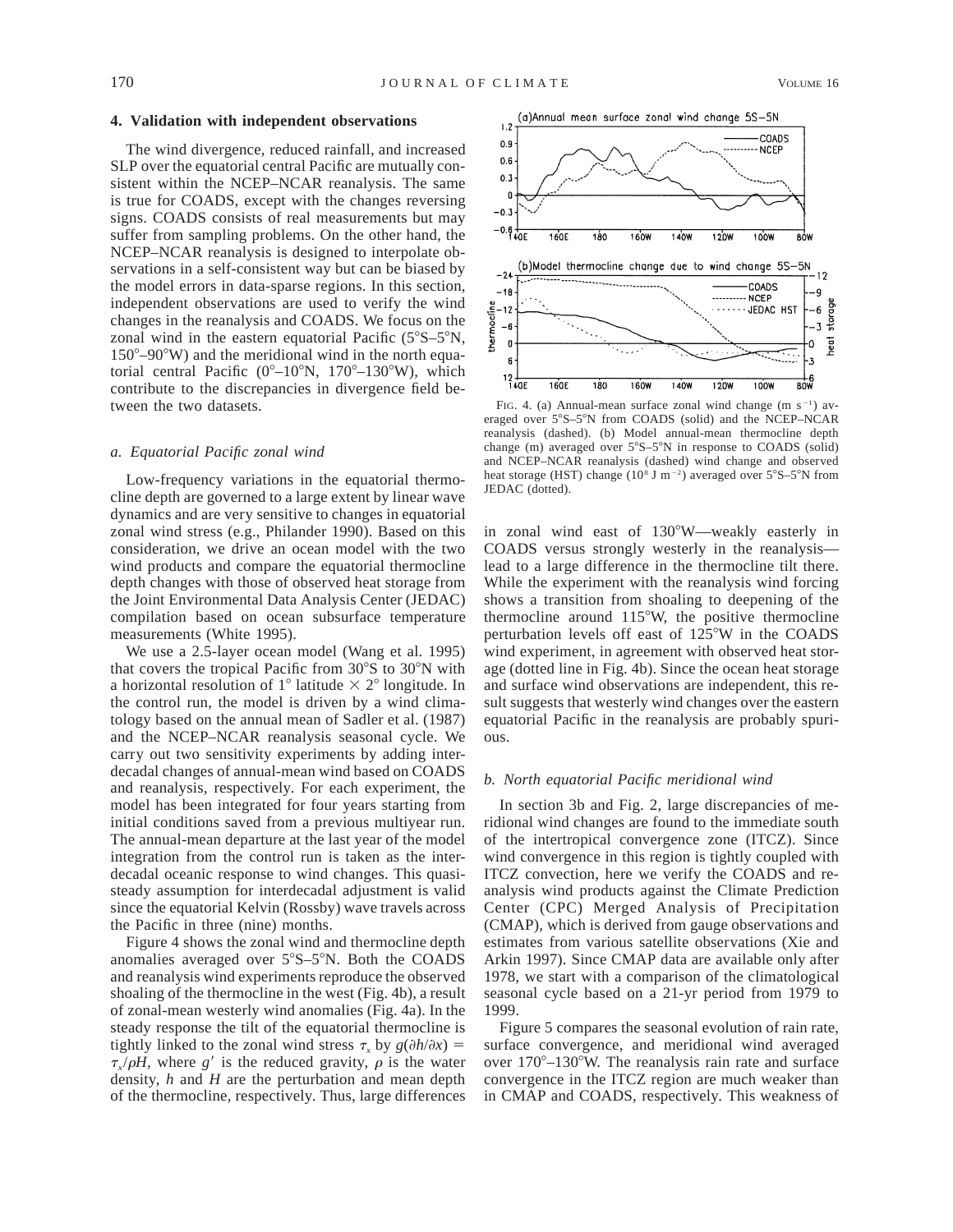

FIG. 5. Hovmöller diagrams for seasonal evolution of rain rate from (a) CMAP and (b) NCEP–NCAR reanalysis, (c) surface convergence from COADS and (d) NCEP–NCAR reanalysis, (e) surface meridional wind from COADS and (f) NCEP-NCAR reanalysis averaged over  $170^{\circ}$ -130°W for the period of 1979–97. The contour intervals are 1 mm day<sup>-1</sup> for rain rate,  $10^{-6}$  s<sup>-1</sup> for divergence, and 0.5 m s<sup>-1</sup> for wind.

the reanalysis was pointed out in previous studies. Through a comparison of precipitation from the NCEP– NCAR reanalysis and the Global Percipitation Climatology Project (GPCP) analysis for the period 1988–95, Janowiak et al. (1998) showed that the reanalysis ITCZ in the Pacific is too weak and not as sharply defined as in the GPCP analysis. Putman et al. (2000) indicated that the Pacific ITCZ is practically nonexistent in the reanalysis surface divergence field. We note here that the bias in the ITCZ convergence and precipitation is particularly large in the eastern Pacific cold season (August–October). While the CMAP shows intensified ITCZ rainfall in August–October, the reanalysis produces a seasonal minimum in precipitation, a result of spurious reduction in wind convergence. The COADS wind convergence, on the other hand, shows a seasonal cycle that is roughly consistent with CMAP rainfall. The discrepancies in meridional wind between the equator and ITCZ are responsible for those in wind convergence between the COADS and reanalysis. Whereas the meridional wind in this region is similar for the two products in other seasons, the cold season southerlies that converge onto the ITCZ are much stronger in the COADS than in the reanalysis (maximum speed: 3 versus 0.5 m s<sup>-1</sup>) in the  $170^{\circ} - 130^{\circ}$ W mean.

The increased bias in the cold season in the reanalysis wind velocity and convergence may arise from the errors in the boundary layer treatment in the NCEP general circulation model (GCM), which is what the reanalysis is based on. Wallace et al. (1989) suggested that the cold-season southerly wind acceleration between the equator and  $5^\circ$ N is due to the enhanced vertical mixing of faster wind aloft as the air moves across the SST front from the equatorial cold tongue to the warmer water in the north. This vertical momentum mixing mechanism has been confirmed in SST-induced monthly wind variability by satellite and in situ measurements (Liu et al. 2000). In particular, based on radiosonde observations, Hashizume et al. (2002) concluded that the strong temperature inversion plays a key role in the dynamic adjustment of the equatorial boundary layer to SST changes. They show that in response to SST-induced vertical motion, the strong stratification at the inversion induces large temperature and, hence, pressure perturbations there. The realistic simulation of the inversion and vertical shear requires high vertical resolution and realistic representation of boundary layer physics, areas where climate models like the NCEP GCM are weak. It should be mentioned that version 2 of the NCEP–NCAR reanalysis provides a substantially improved representation of the Pacific ITCZ and meridional winds south of the ITCZ.

The bias of the reanalysis surface wind is present both before and after 1977. Comparatively, the bias is re-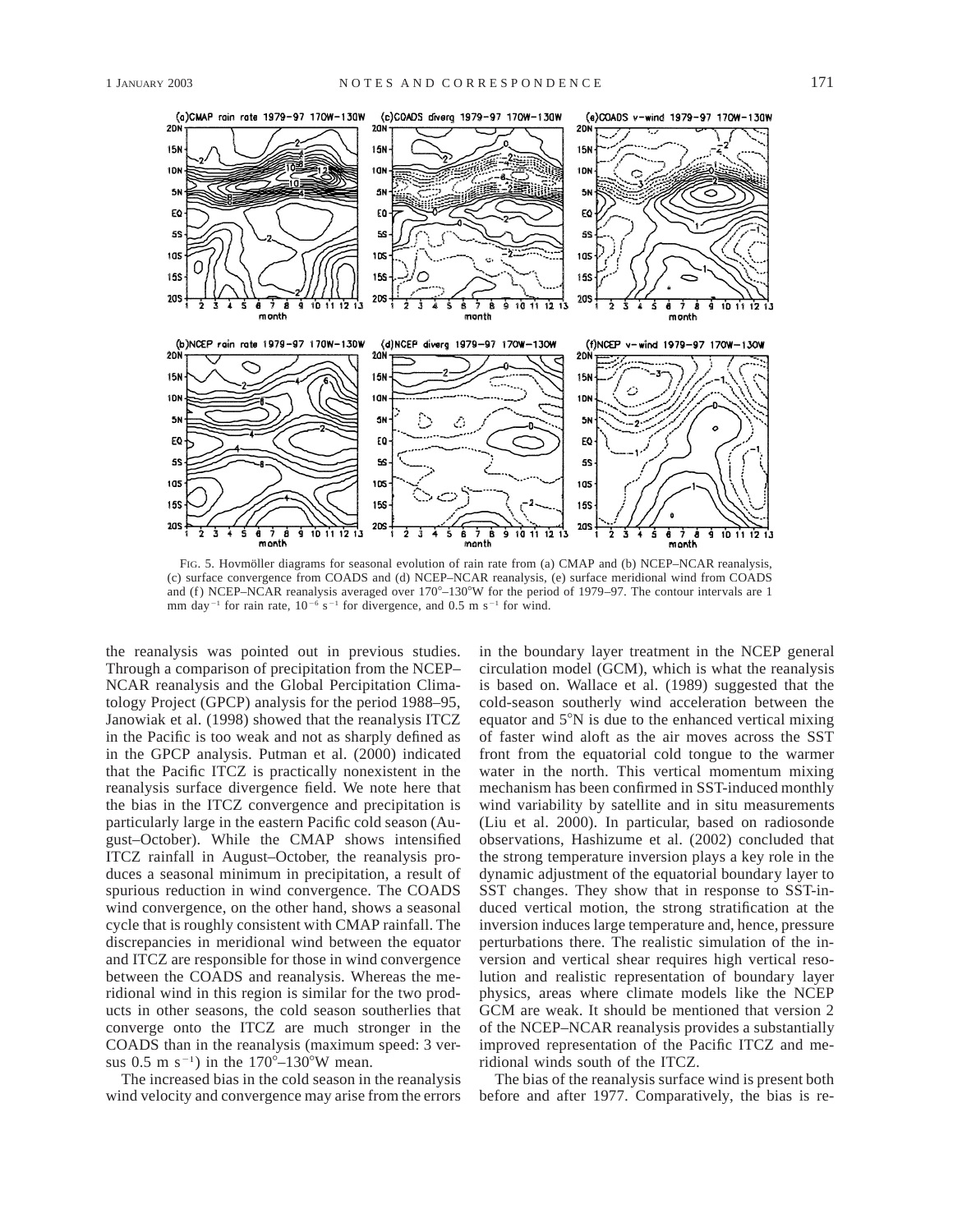

FIG. 6. Seasonal evolution of surface meridional wind difference averaged over  $2.5^{\circ}-7.5^{\circ}N$  and  $170^{\circ}-130^{\circ}W$  from COADS (solid) and NCEP–NCAR reanalysis (dashed) between the periods of 1978–93 and 1962–77.

duced in the recent period. Figure 6 shows differential meridional winds averaged over  $2.5^{\circ} - 7.5^{\circ}$ N,  $170^{\circ} -$ 130°W as a function of calendar month in COADS and the NCEP–NCAR reanalysis. The reanalysis meridional wind changes are positive almost throughout the year, with the largest changes in the cold season. Thus, the cold-season southerly north of the equatorial central Pacific is enhanced after 1977. This improvement may be due to the increase of amount of data assimilated into the reanalysis because of available satellite observations. The reanalysis meridional wind changes, however, are of the opposite sign to those of COADS.

A human error was introduced in the reanalysis for the period of 1979–92 due to an incorrect assimilation of the Australian surface pressure observations (PAOS). According to estimates made at NCEP (Kistler et al. 2001), we feel this error does not affect our results.

#### **5. Concluding remarks**

Comparison of surface wind changes in the 1970s between the corrected COADS observations and the NCEP–NCAR reanalysis indicates large discrepancies in the zonal wind changes over the eastern equatorial Pacific and in the meridional wind changes over the north equatorial central Pacific. The easterlies over the eastern equatorial Pacific increase slightly in COADS, but decrease in the reanalysis. The southerlies over the north equatorial central Pacific weaken in COADS, but intensify in the reanalysis. As a result, surface wind convergence over the equatorial central Pacific decreases in the reanalysis, but increases in COADS.

We use independent measurements to verify interdecadal wind changes in the two datasets. In an ocean model, the zonal tilt of the equatorial thermocline east of 130°W is roughly consistent with independent ocean subsurface observations under the COADS wind forcing but much less so under the reanalysis forcing. By comparing the surface wind convergence field with independent CMAP precipitation, we show that the southerly winds that converge onto the ITCZ are too weak in the reanalysis over the north equatorial central Pacific, a bias that is strongest in August–October. Based on these validations and previous analyses of station rainfall and humidity measurements, we conclude that the surface divergence change in the central and the zonal wind change in the eastern equatorial Pacific in association with the 1970s climate regime shift in the reanalysis are probably spurious. The increased bias in the cold season suggests that these problems of the reanalysis may result from inadequate representation of the atmospheric boundary layer, which is stably stratified and capped by a temperature inversion, a weakness common to many atmospheric GCMs.

Surface winds are a driving force for ocean current and thermocline fluctuation, and are closely linked with atmospheric convection and circulation. Our study calls for caution in the study of tropical Pacific interdecadal variability based on the output of ocean general circulation models forced by the NCEP–NCAR reanalysis wind. Discretion is recommended for interpreting the interdecadal modulation of the monsoon–ENSO relationship based on the interdecadal changes of tropical convection and the Walker circulation derived from the NCEP–NCAR reanalysis.

*Acknowledgments.* The NCEP–NCAR reanalysis and COADS data can be obtained online at http:// www.cdc.noaa.gov/, and the heat storage data at http:// jedac.ucsd.edu/. The authors appreciate comments from three anonymous reviewers. The International Pacific Research Center is sponsored in part by the Frontier Research System for Global Change.

#### REFERENCES

- Cardone, V. J., J. G. Greenwood, and M. A. Cane, 1990: On trends in historical marine wind data. *J. Climate,* **3,** 113–127.
- Clarke, A. J., and A. Lebedev, 1996: Long-term changes in the equatorial Pacific trade winds. *J. Climate,* **9,** 1020–1029.
- and ——, 1997: Interannual and interdecadal changes in equatorial wind stress in the Atlantic, Indian, and Pacific Oceans and the eastern ocean coastal response. *J. Climate,* **10,** 1722–1729.
- Gaffen, D. J., T. P. Barnett, and W. P. Elliott, 1991: Space and time scales of global tropospheric moisture. *J. Climate,* **4,** 989–1008.
- Garreaud, R. D., and D. S. Battisti, 1999: Interannual (ENSO) and interdecadal (ENSO-like) variability in the Southern Hemisphere tropospheric circulation. *J. Climate,* **12,** 2113–2123.
- Goswami, B. N., and M. A. Thomas, 2000: Coupled ocean–atmosphere interdecadal modes in the tropics. *J. Meteor. Soc. Japan,* **78,** 765–775.
- Graham, N. E., 1994: Decadal-scale climate variability in the tropical and North Pacific during the 1970s and 1980s: Observations and model results. *Climate Dyn.,* **10,** 135–162.
- Hashizume, H., S.-P. Xie, M. Fujiwara, M. Shiotani, T. Watanabe, Y. Tanimoto, W. T. Liu, and K. Takeuchi, 2002: Direct observations of atmospheric boundary layer response to SST variations associated with tropical instability waves over the eastern equatorial Pacific. *J. Climate,* **15,** 3379–3393.
- Janowiak, J. E., A. Gruber, C. R. Kondragunta, R. E. Livezey, and G. J. Huffman, 1998: A comparison of the NCEP–NCAR reanalysis precipitation and the GPCP rain gauge–satellite combined dataset with observational error considerations. *J. Climate,* **11,** 2960–2979.